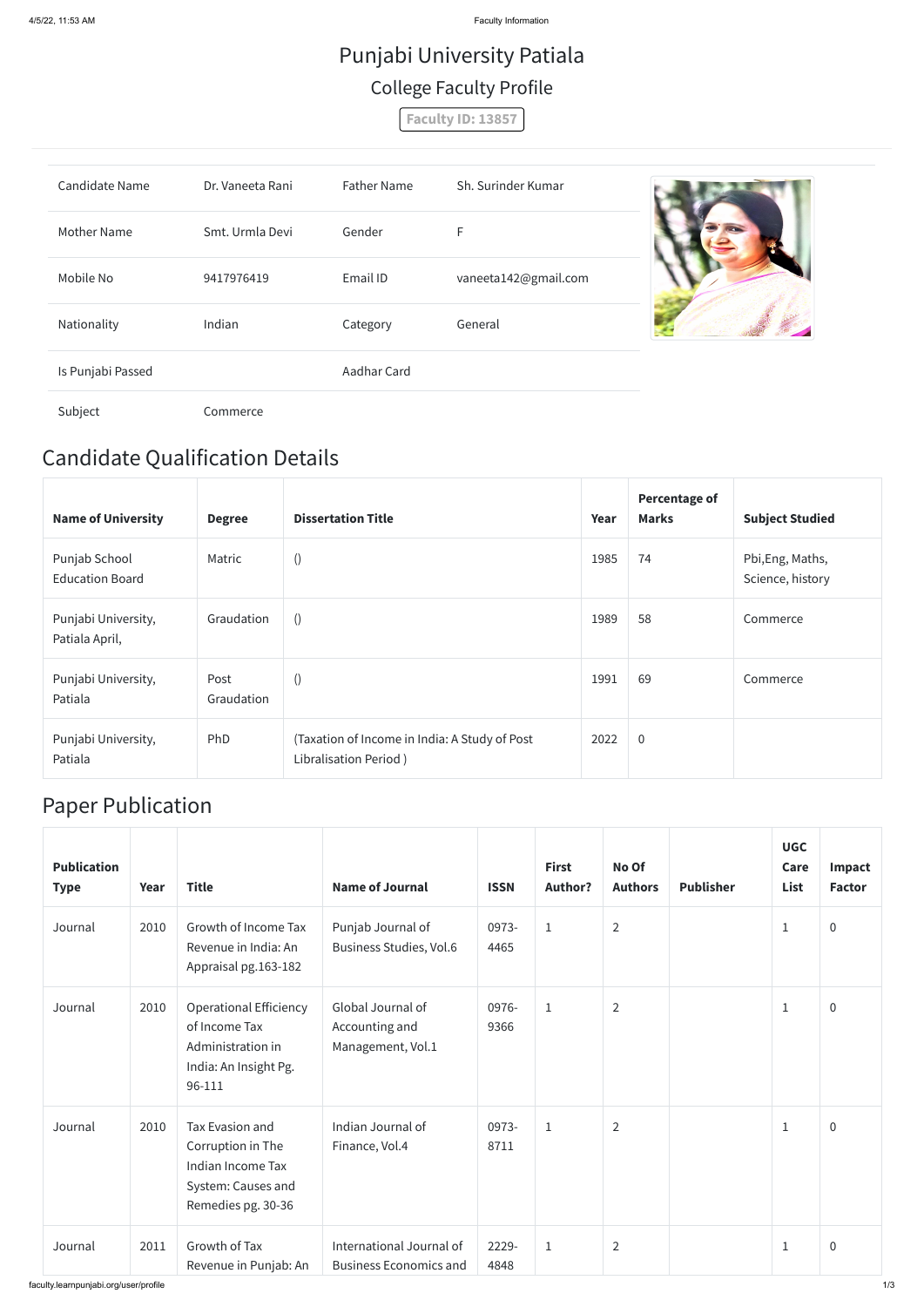| <b>Publication</b> |      | Evaluation pg. 189-198 | Management Research,<br>Vol.2 |             | <b>First</b>   | No Of          |                  | <b>UGC</b><br>Care | <b>Impact</b> |
|--------------------|------|------------------------|-------------------------------|-------------|----------------|----------------|------------------|--------------------|---------------|
| <b>Type</b>        | Year | <b>Title</b>           | <b>Name of Journal</b>        | <b>ISSN</b> | <b>Author?</b> | <b>Authors</b> | <b>Publisher</b> | List               | <b>Factor</b> |

| Journal                     | 2011 | Perception of Tax<br>Professionals<br>Regarding Income Tax<br>Administration in India<br>pg. 41-56 | The IUP Journal of<br>Public Finance, Vol. IX                                                                       | 0972-<br>9356                       | $\mathbf{1}$ | $\overline{2}$ |                                               | $\mathbf{1}$ | $\overline{0}$ |
|-----------------------------|------|----------------------------------------------------------------------------------------------------|---------------------------------------------------------------------------------------------------------------------|-------------------------------------|--------------|----------------|-----------------------------------------------|--------------|----------------|
| Journal                     | 2012 | Direct Taxes Code: An<br>Evaluation pg. 107-114                                                    | Asian Journal of<br>Research in Business<br>Economics and<br>Management, Vol.2                                      | $2249-$<br>7307                     | $\mathbf{1}$ | $\overline{2}$ |                                               | $\mathbf{1}$ | $\overline{0}$ |
| Book<br>Chapter             | 2012 | E-Filing of Income Tax<br>Return in India-The<br>Way Forward pg. 40-47                             | Service Sector in India:<br>Challenges and<br>Prospects, Khalsa<br>College for Women,<br>Sindhwa Khurd,<br>Ludhiana | 978-<br>$93 -$<br>82246-<br>$89-3$  | $\mathbf{1}$ | $\overline{2}$ | (Unistar<br>Publisher,<br>Chandigarh)         | $1\,$        | $\overline{0}$ |
| Journal                     | 2014 | Tax Reforms in India<br>since 1991: An<br>Overview Pg. 36-54                                       | Vision Journal of Indian<br>Taxation, Vol.1                                                                         | 2347-<br>4475                       | $\mathbf{1}$ | $\mathbf{1}$   |                                               | $\mathbf{1}$ | $\overline{0}$ |
| Journal                     | 2017 | Impact of Rural<br>Indebtedness: A Study<br>of Patiala District in<br>Punjab, Pg.71-73             | Inspira-Journal of<br>Commerce, Economics<br>and Computer Science,<br><b>Vol.03</b>                                 | 2395-<br>7069                       | $1\,$        | $\mathbf{1}$   |                                               | $1\,$        | 2.54           |
| Journal                     | 2017 | Misutilisation of<br>Agricultural Credit in<br>Punjab Pg. 111-120                                  | International Journal of<br>Core Engineering and<br>Management, Vol.4                                               | 2348-<br>9510                       | $\mathbf{1}$ | $\mathbf{1}$   |                                               | $\mathbf{1}$ | 3.13           |
| Journal                     | 2017 | Analysis of<br>Institutional<br>Agricultural Credit and<br>its Growth in Punjab<br>Pg. 1-17        | International Journal of<br>Commerce and<br>Management Studies,<br>Vol.8                                            | 2349-<br>0310                       | $\mathbf{1}$ | $\mathbf{1}$   |                                               | $1\,$        | $\overline{0}$ |
| <b>Books</b><br>Publication | 2014 | Tax                                                                                                | Tax Reforms in India,<br>1991-2013                                                                                  | 978-<br>$81 -$<br>7708-<br>383-5    | $\mathbf{1}$ | $\mathbf{1}$   | New Century<br>publications                   | $1\,$        | $\overline{0}$ |
| <b>Books</b><br>Publication | 2014 | Taxation                                                                                           | Taxation of Income in<br>India: A Study of Post<br><b>Liberalisation Period</b>                                     | $978-3-$<br>659-<br>52390-<br>8     | $\mathbf{1}$ | $\mathbf{1}$   | Lambert<br>Academic<br>Publishing<br>/Germany | $\mathbf{1}$ | $\overline{0}$ |
| <b>Books</b><br>Publication | 2017 | Taxation                                                                                           | <b>Indirect Tax</b>                                                                                                 | 978-<br>$93 -$<br>$272 -$<br>8170-5 | $\mathbf 1$  | $\overline{2}$ | Kalyani<br>publishers                         | $\mathbf{1}$ | $\overline{0}$ |